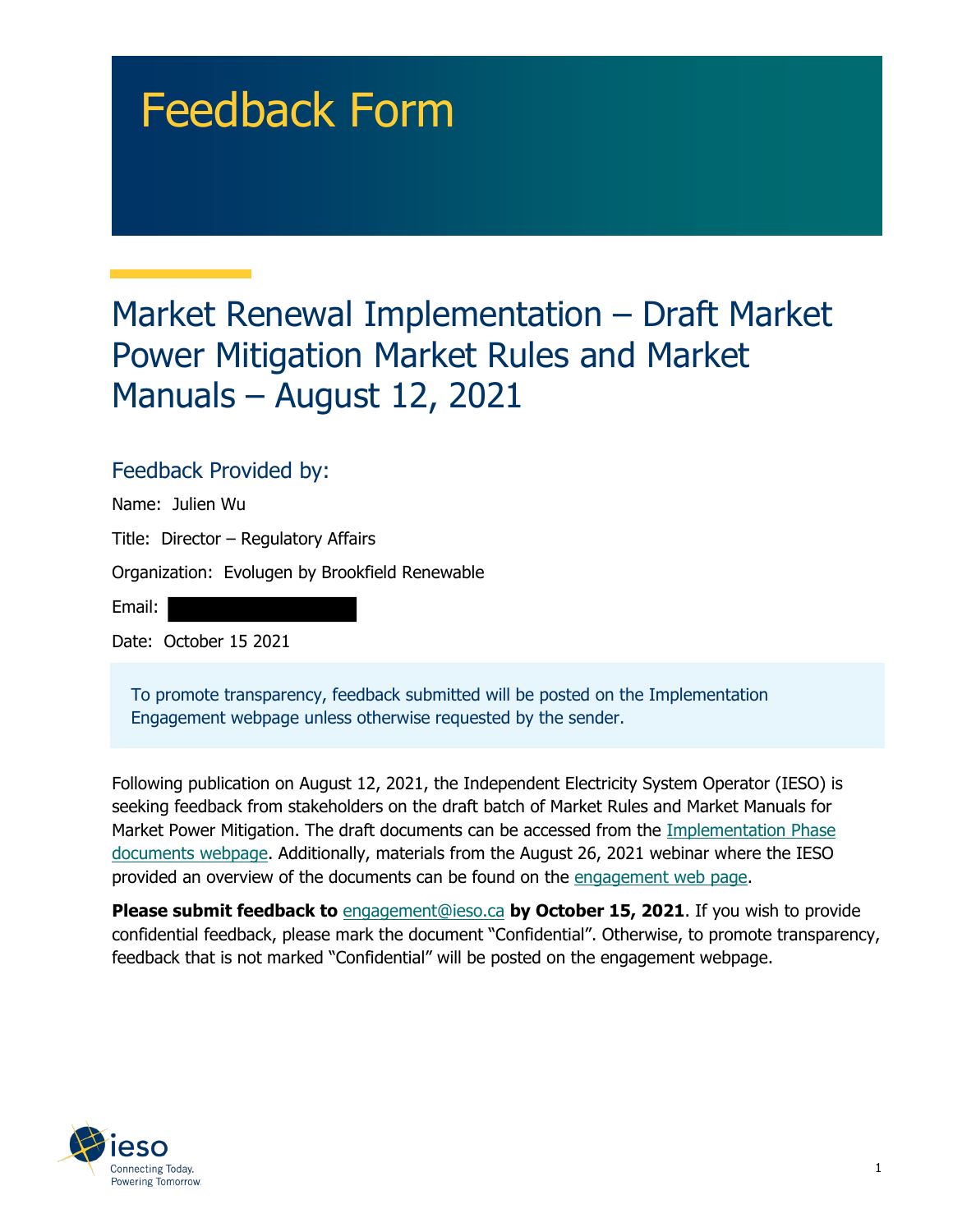## Market Rules – Chapter 3

#### What feedback do you have on the Chapter 3 draft market rule amendments?

| <b>Section / Topic</b>              | <b>Feedback</b>                  |
|-------------------------------------|----------------------------------|
| Click or tap here to<br>enter text. | Click or tap here to enter text. |

#### Market Rules – Chapter 7

What feedback do you have on the Chapter 7 draft market rule amendments?

| <b>Section / Topic</b>              | <b>Feedback</b>                  |
|-------------------------------------|----------------------------------|
| Click or tap here to<br>enter text. | Click or tap here to enter text. |

## Market Rules – Chapter 11 Definitions

What feedback do you have on the new, modified, or deleted terms in Chapter 11?

| Section / Topic                     | <b>Feedback</b>                  |
|-------------------------------------|----------------------------------|
| Click or tap here to<br>enter text. | Click or tap here to enter text. |

## Market Manual 14.1

#### What feedback do you have on draft Market Manual 14.1?

| <b>Section / Topic</b>              | <b>Feedback</b>                  |
|-------------------------------------|----------------------------------|
| Click or tap here to<br>enter text. | Click or tap here to enter text. |

#### Market Manual 14.2

What feedback do you have on draft Market Manual 14.2?

| <b>Section / Topic</b>              | <b>Feedback</b>                                                                                                                                                                                                                                                                                                                                                                                                                                                                                                                     |
|-------------------------------------|-------------------------------------------------------------------------------------------------------------------------------------------------------------------------------------------------------------------------------------------------------------------------------------------------------------------------------------------------------------------------------------------------------------------------------------------------------------------------------------------------------------------------------------|
| Click or tap here to<br>enter text. | 14.2.8.3.3<br>Regarding the Maximum Number of Starts per Day. If the generator cannot provide<br>any of the supporting documentation listed in 14.2.8.3.3 is the IESO willing to work<br>with the resource to review historical start/stop data and determine to develop a<br>reasonable cap for the number for the maximum number of starts a resource has<br>per day? Would the IESO be willing to utilize the expertise of their technical<br>consultant to confirm this reasonable value? In section 22.3.2.7 it says a maximum |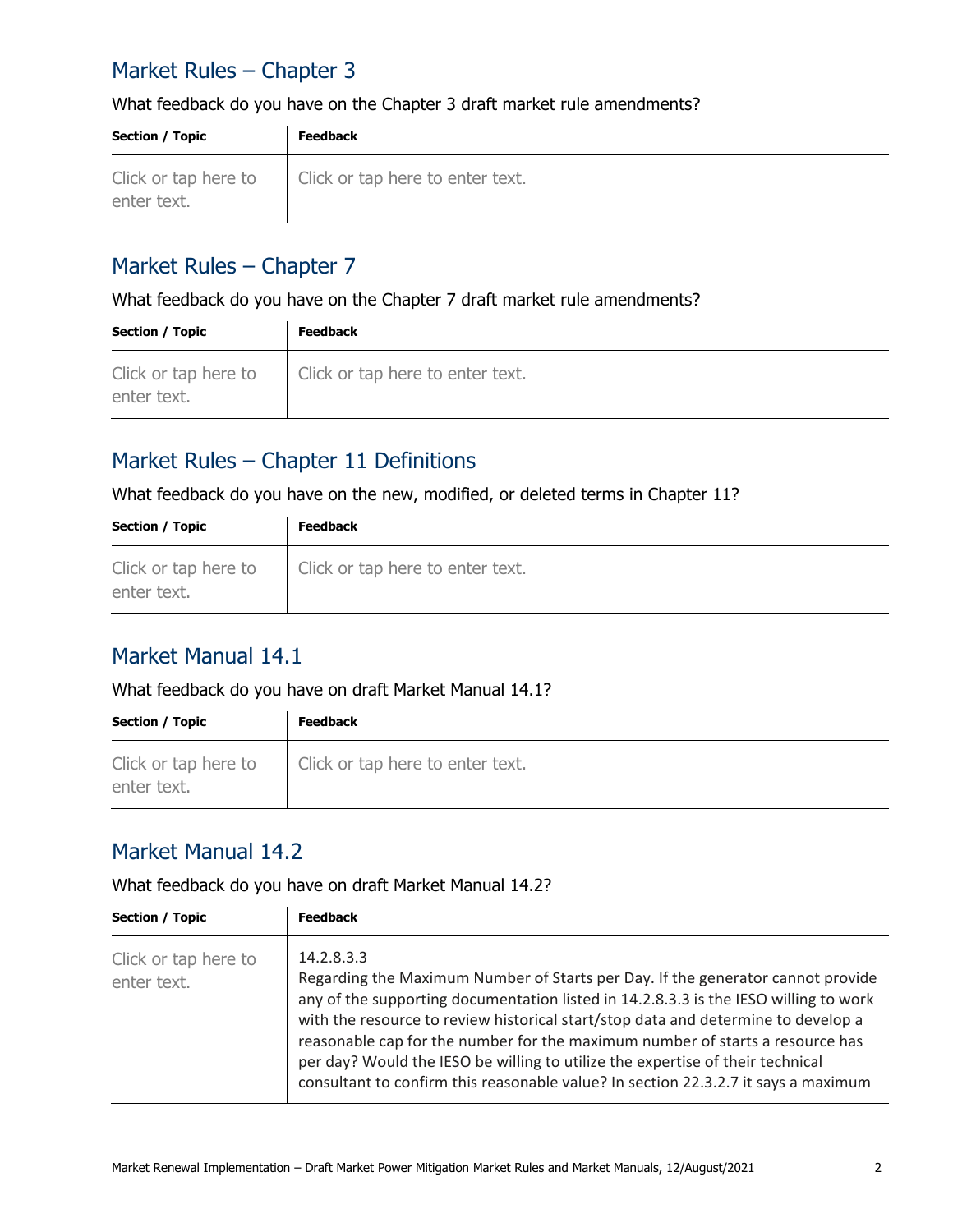number of 10,000 starts per day. If a generator chooses to not submit a reference level quantity will the 10,000 start/stops per day be used? What was the basis for choosing 10,000 start/stops per day, was there a technical reason behind this?

#### 14.2.8.3.1

The Energy Ramp rate. Ramp rate restrictions listed in a Water Management Plan are considered the absolute maximum or minimum (depending). Is the IESO willing to let a resource enter a ramp rate that is slightly above/below (depending) that threshold, which is consistent with the resource's current operations? As an FYI to the IESO: if a resource instantaneously violates a ramp rate, it is a reportable event and the operator needs to submit a non-compliance. Of more pressing an issue, these violations in ramp rates could result of public safety concerns, environmental issues or property damage.

#### 14.2.9.2.1

For Energy Reference Quantities/ 9.2.2 Operating Reserve. What does the IESO intend to use the minimum head-based capabilities for each generation unit for? We are having a difficulty in find where and for what reason this data is to be used. Also, what is meant by "This amount is reduced to account for outages and de-rates on that resource." Some units may have additional de-rates beyond head based restrictions, such as mechanical de-rates.

#### 14.2.6.4.5

Forebay Refill Opportunity Cost. We understand the intention of this optional parameter in calculating the opportunity cost. However, while it can be based on the provided methodology to arrive at some value, it will not always capture the true value of that water. For example, this calculation may produce 3 days or some small number, but on an operational side during periods of low inflows, we need to be so careful with our water that the 1 extra hour of water is really going to be needed 2 week, two months or some period down the road for compliance minimum flows. How can one put a value on that? Once again, this all comes back to the concept that if the IESO is going to change the offer/bid price (potentially mitigate down the offer price) where a resource could be called for marginal generation the operator may choose the force out/force de-rate the unit making the resource not available even for an ORA, ultimately impacting system reliability.

#### 14.2.6.4.4.2

Market Participant Election of Approach to Determine Base LMPs.

If both proposed options are acceptable to the IESO, then both options should be put in place and run simultaneously, and the maximum of either options should be automatically applied as the base LMP on a continuous basis. In doing so, all hydro units would be treated equally when the IESO needs to choose between two hydro units to dispatch. Allowing hydro units to choose which option to commit to for an entire year could lead to inefficient use of available hydro capacity for the IESO. For example, if the more flexible hydro is allowed to price itself at \$1,000 above the least flexible hydro, it would result in the IESO dispatching the least flexible hydro first, exhausting it and forcing it out, and losing its operating reserves available to respond to a real emergency. Under our proposed dual-model, automatic selection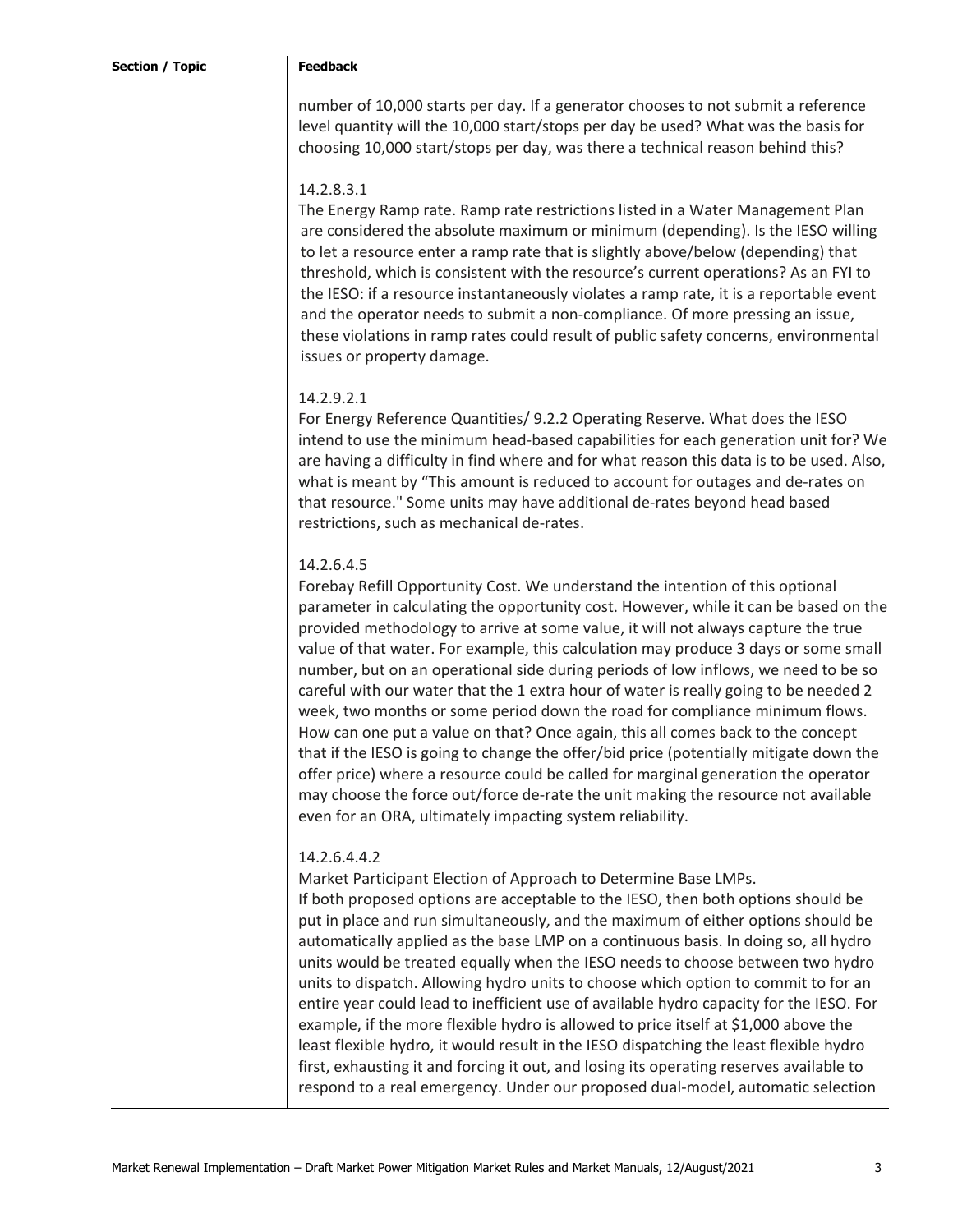approach (i.e. both options being run simultaneously and automatically selected by the IESO), a hydro unit with 1 hour of marginal run left before being forced out would not be allowed to price itself as high as a neighbouring hydro unit with unlimited hours of run time left, simply because the first unit chose a different method 3 months ago. In this context, all operators would voluntarily compete using the same price caps, would not need to manually decide which 'option' to use, and would not need to adjust offer behaviour depending on which 'option' is currently in place. This creates a leveled playing field for both operators and the IESO. As such, the IESO would remove the uncertainty of a hydro unit potentially exercising market power due to a decision made months ago, which cannot be changed more than once a year. In turn, the only differentiating and decision factor for hydro operators would be the location of the unit (as determined by LMP/congestion) and its storage horizon: this setup would be easier for the IESO to monitor. If a unit were given the possibility to choose and lock in to a single option, their operators would be forced to analyse and pick the option that they believe will give them the most flexibility for a year (i.e. the option resulting in a higher ref price), and the hydro units that make the wrong but unchangeable decision will be forced to price itself below others, potentially resulting in the IESO inefficiently using its hydro fleet. Our proposed dualmodel, automatic system also has the advantage of reflecting operating conditions better, as base LMPs would be automatically determined on a daily and continuous basis. In contrast, the IESO's proposal requires an operator to commit to one single option for an entire year. Below is an example for your consideration:

- Hydro A and Hydro B are identical hydro units owned by different companies, and located in the same region. They each picked different reference price options.
- Hydro A has 1 hour of marginal run until forced out, with a ref price of \$50 (P95 method).
- Hydro B has 24 hours of marginal run, with a ref price of \$1000 (28D method).
- Hydro A will price itself at its max of \$50, and cannot go higher even if it wants to signal that it's not flexible.
- Hydro B can price itself at \$1000, but wants to get called because they have flexibility, so they price themselves at \$75 because they consider that a good price, and cannot know that Hydro A has a \$50 cap.
- Under the IESO proposal, Hydro A will get called first, run one hour, and then get forced out. IESO will lose OR from Hydro A for the rest of the day, and Hydro B will not get called.
- Under our dual-model, automatic system, Hydro A and Hydro B would price themselves at the same price cap. The Hydro that wants to be dispatched more will price themselves lower than their price cap, and the other that does not want to will price themselves at the cap. Neither Hydros need to consider which option is currently locked in place, and the IESO need not consider whether dispatching the lower priced Hydro would force it out.